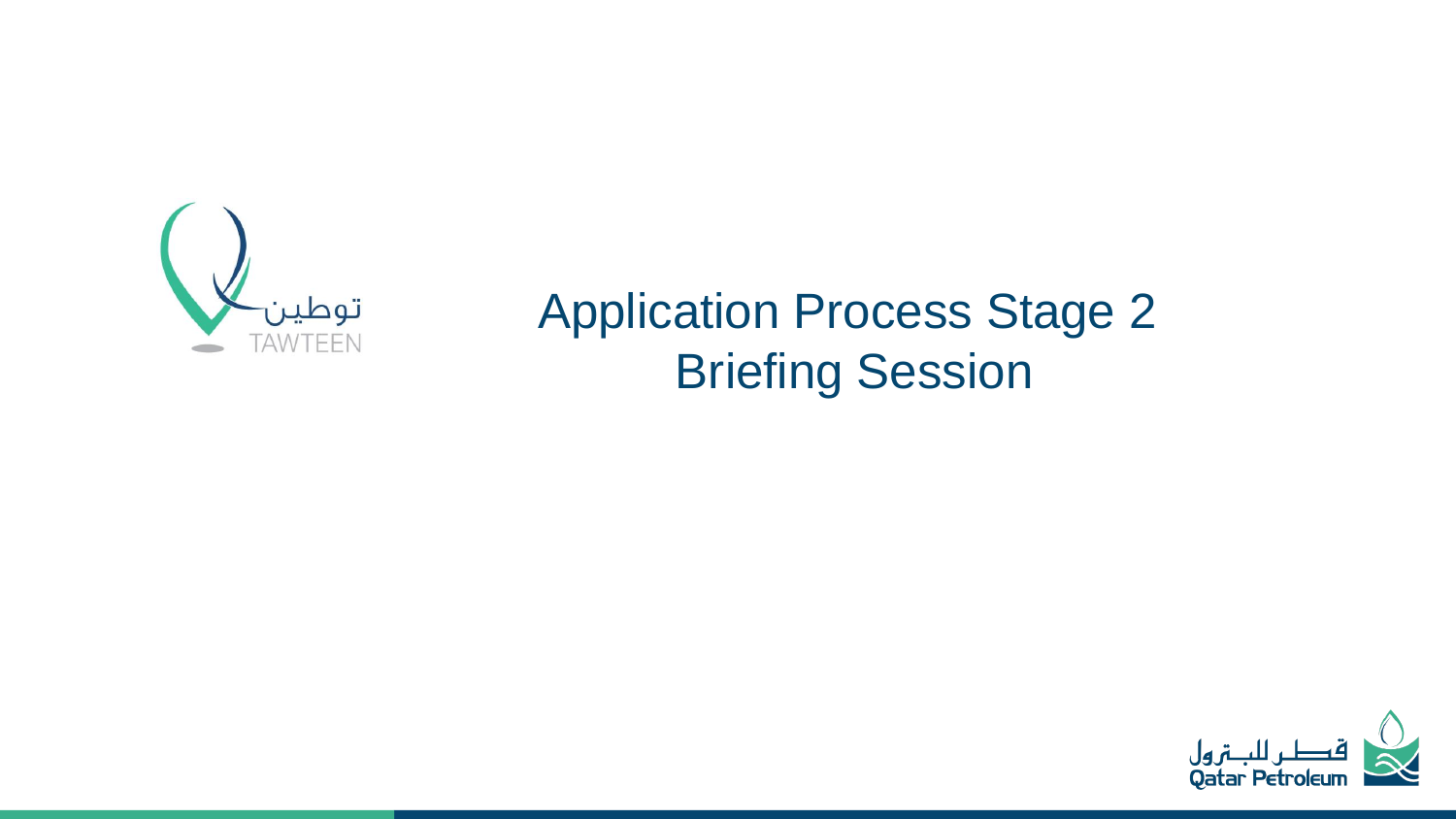### Briefing agenda





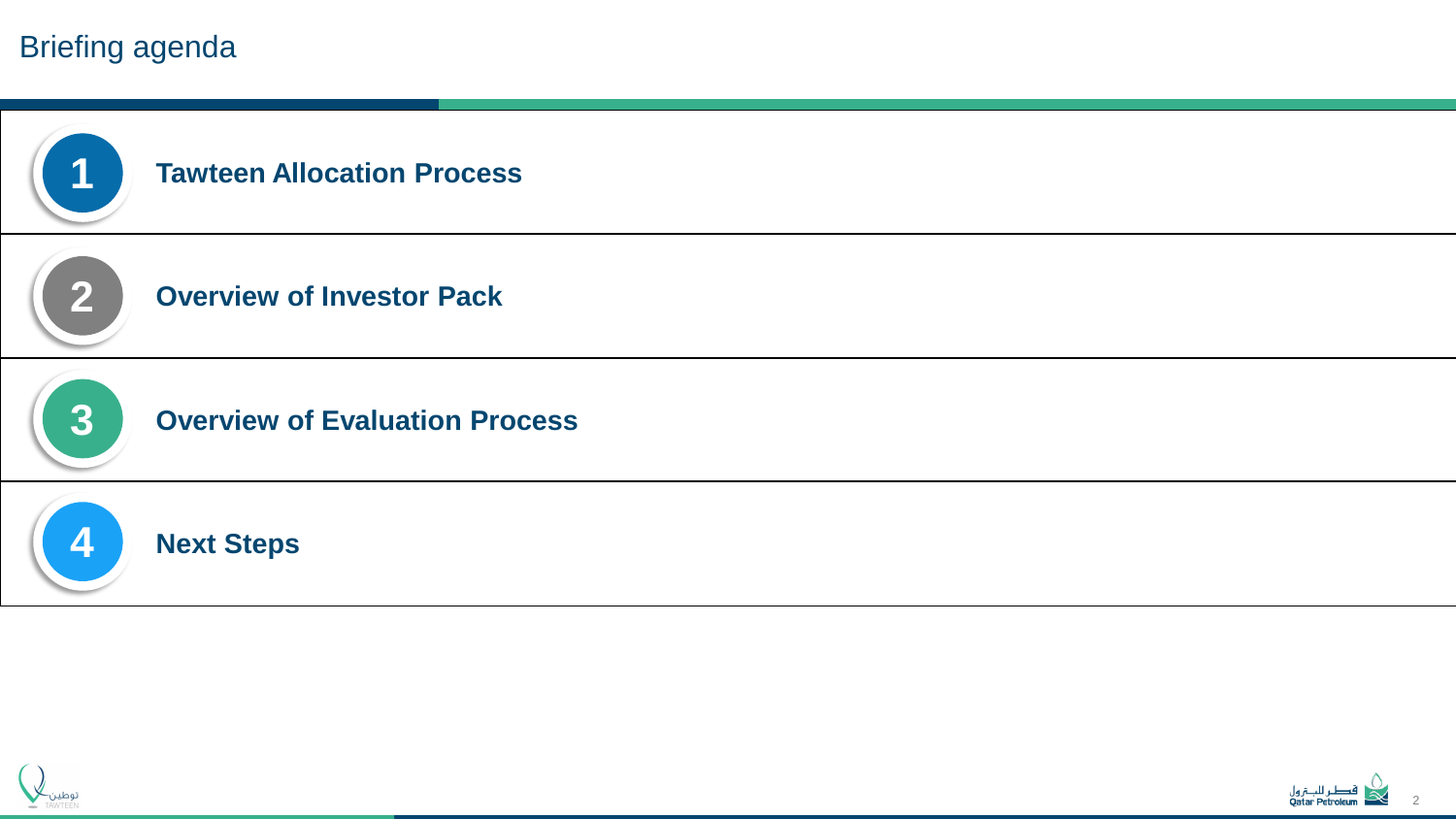## Opportunity allocation process – Summary

| <b>Discovery</b><br>囿                                    | <b>Application Stage 1</b><br>$\begin{array}{c} \boxed{\bullet} \ \mathbb{P} \end{array}$ | <b>Shortlisting</b><br>$\sum_{i=1}^{n}$         | <b>Application Stage 2</b><br>$\varnothing$          | <b>Opportunity</b><br><b>Allocation</b><br>$\boldsymbol{\mathbf{\Psi}}$ |
|----------------------------------------------------------|-------------------------------------------------------------------------------------------|-------------------------------------------------|------------------------------------------------------|-------------------------------------------------------------------------|
| <b>Tawteen</b><br><b>Launch Event</b><br>Service centre, | <b>Creating user</b><br>account                                                           | Scoring<br>based on<br>standardized<br>criteria | <b>Detailed</b><br>investor packs<br>per opportunity | Proposal<br>evaluation                                                  |
| & Hot-line<br>Group<br>briefings                         | Applying for<br>investment<br>opportunities                                               | Shortlisting<br>applicants                      | Investor<br>proposal<br>submission                   | Opportunity<br>allocation                                               |
|                                                          |                                                                                           |                                                 |                                                      |                                                                         |



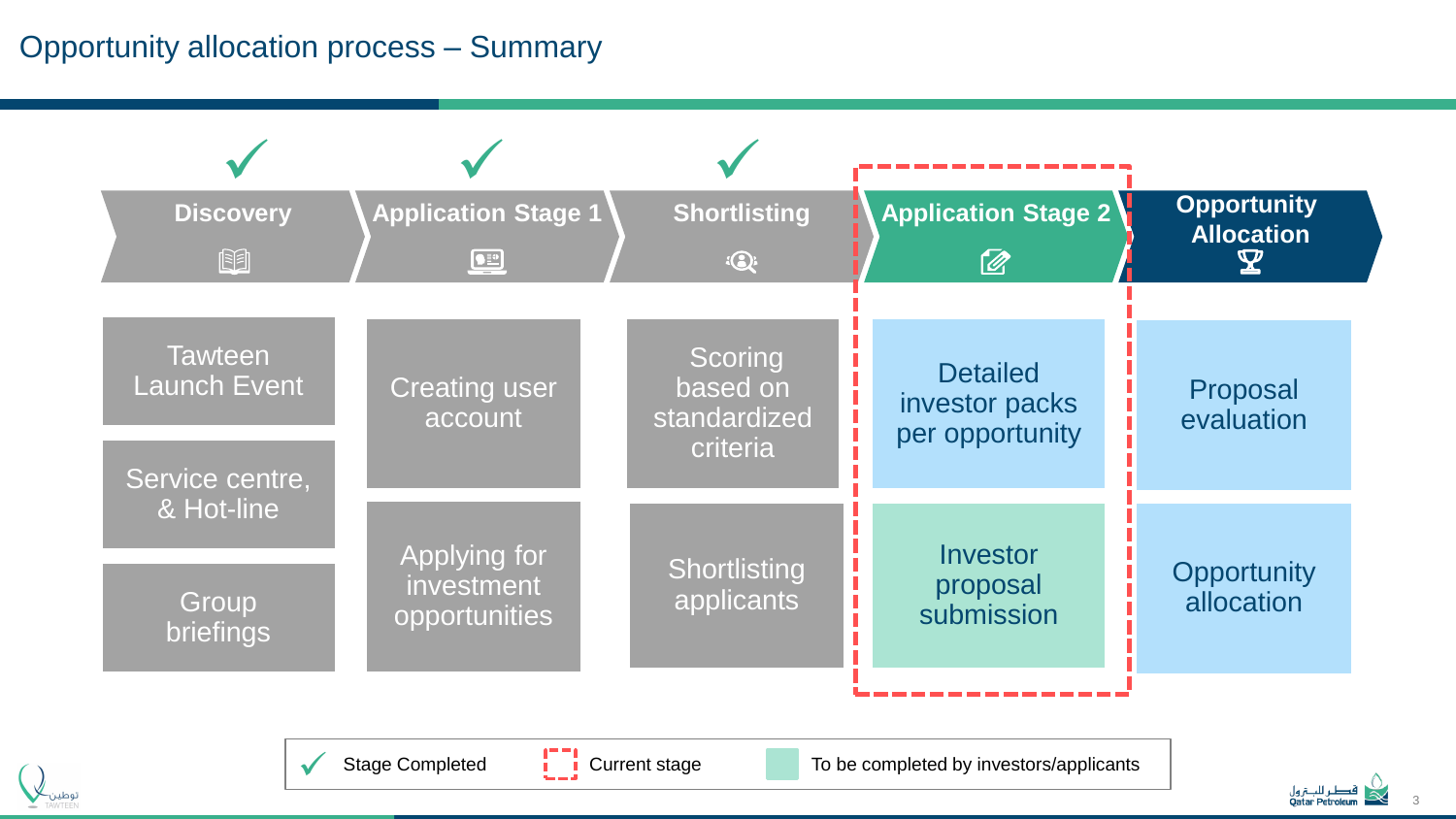**2**

**3**

**5**





#### **Scope of service**

• Specific scope of the value chain, Market Outlook and Demand

#### **Incentives and Supporting Contract \***

• Specific incentives and support contracts provided by Tawteen & Partners

**Tawteen investor Pack** 

**MANUFACTURING AND** ASSEMBLY OF FIBER-OPTIC **CABLES** 



#### **Evaluation**

• Overview of the evaluation process, framework and criteria

#### **Appendix**

• Submission guidelines, requirements and templates



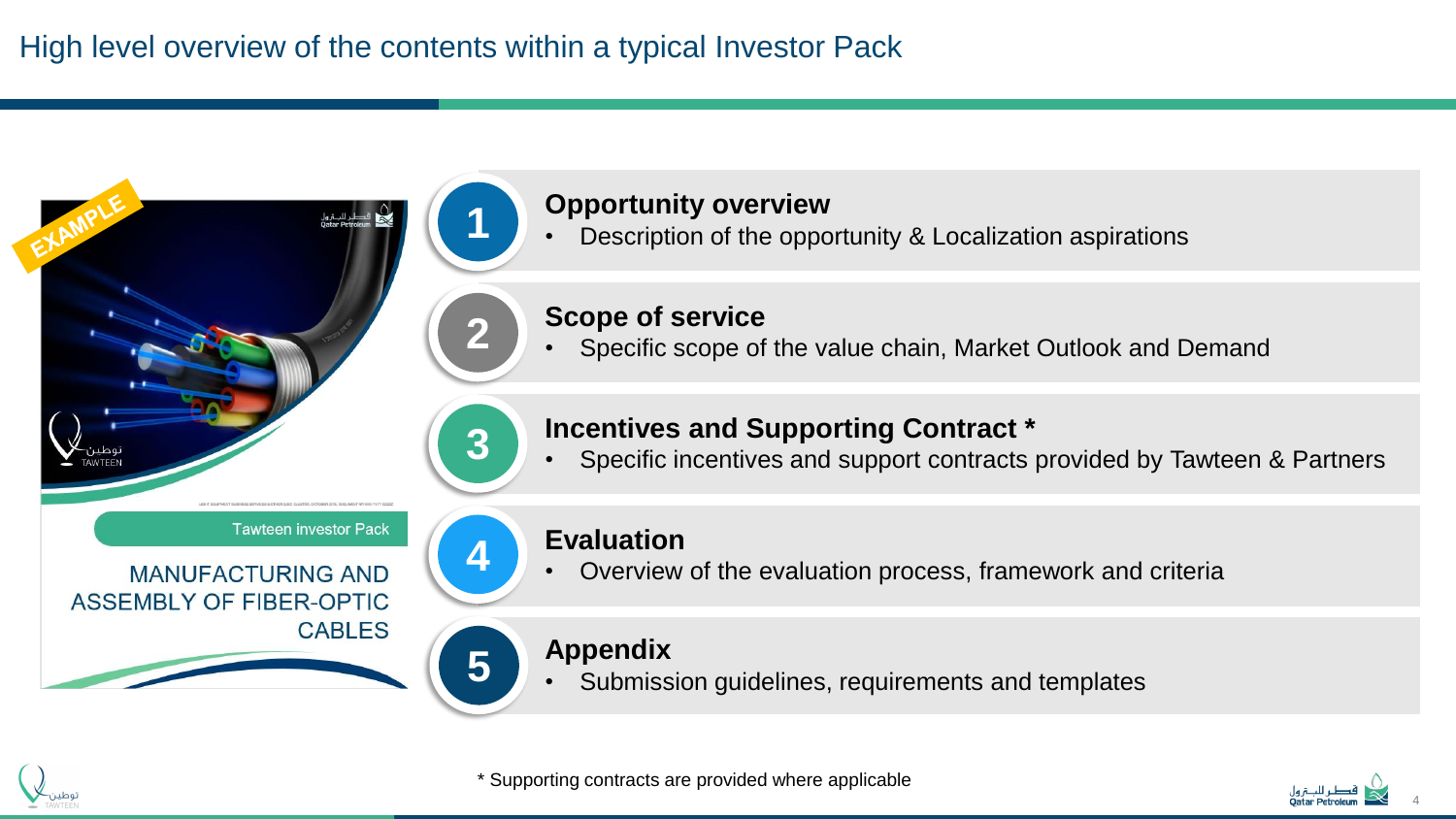# Proposal Submission Elements

توطير

|                | <b>Market</b><br><b>Assessment</b>     | Market overview and growth drivers<br>$\mathcal{L}_{\mathcal{A}}$<br>Market demand analysis<br>$\mathcal{L}_{\mathcal{A}}$<br>Projected market share & competitive advantage<br>$\mathcal{L}_{\mathcal{A}}$                                  |
|----------------|----------------------------------------|----------------------------------------------------------------------------------------------------------------------------------------------------------------------------------------------------------------------------------------------|
| (B)            | <b>Technical</b><br><b>Feasibility</b> | Process & technology detailing<br>Asset, manpower & raw material requirementsetc.<br><b>Standards and certifications</b><br><b>The</b>                                                                                                       |
|                | Financial<br>Feasibility               | <b>Projected income statement</b><br>$\mathcal{C}$<br><b>Feasibility ratios</b><br>Cash flow analysis<br>$\mathcal{L}_{\mathcal{A}}$                                                                                                         |
| $\overline{D}$ | <b>Submission</b><br><b>Templates</b>  | Templates and forms to assure a standardised submission<br>$\mathcal{L}_{\mathcal{A}}$<br><b>Compliance forms:</b><br>$\mathcal{L}_{\mathcal{A}}$<br>Terms & conditions, conflict of interest, letter of undertaking & regulatory compliance |

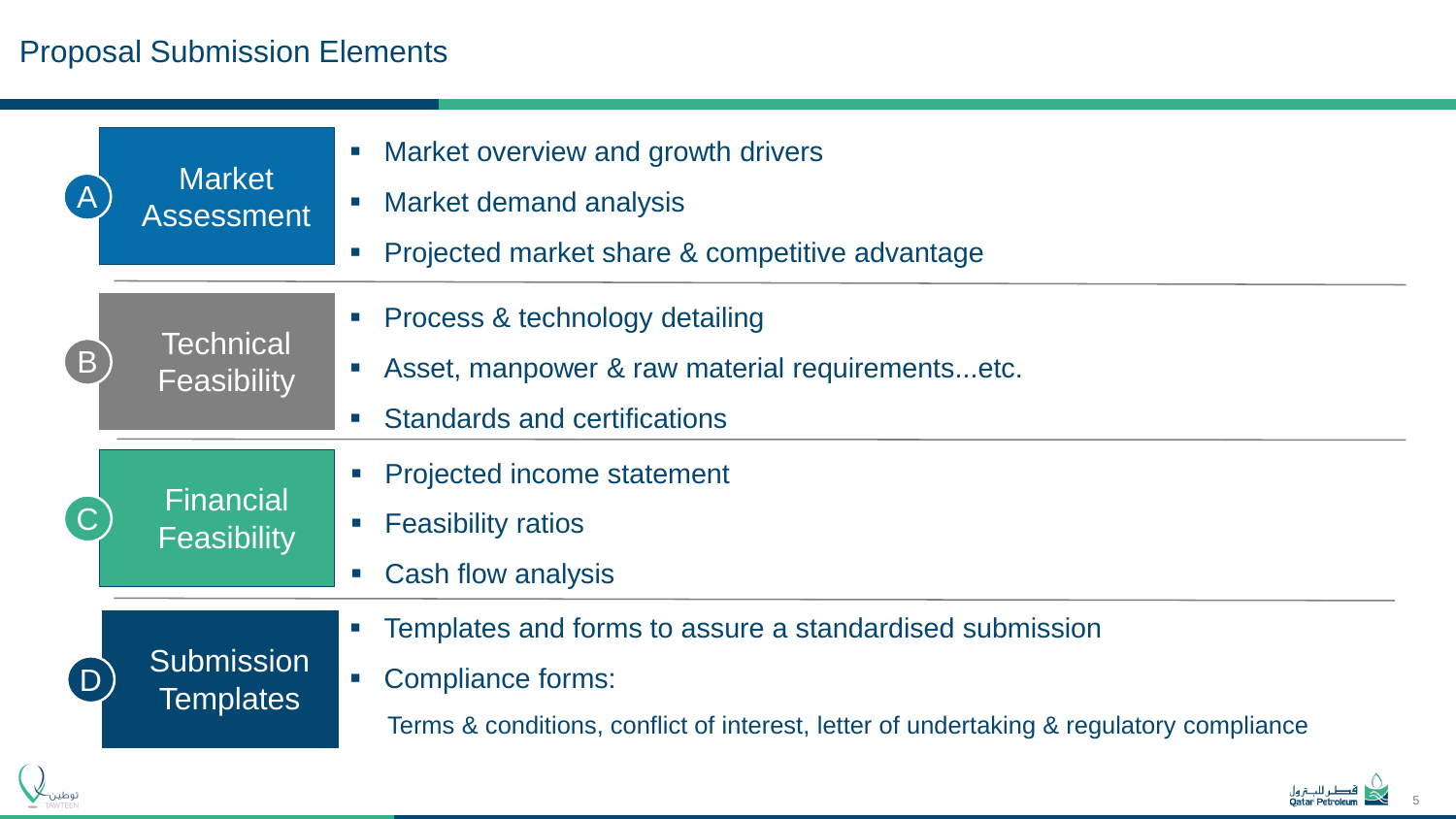| <b>Criteria</b>                           | What will be assessed                                         |
|-------------------------------------------|---------------------------------------------------------------|
| <b>Compliance with regulations</b>        | Compliance to the applicable regulatory requirements          |
| <b>Meets required scope</b>               | How the investment proposal fulfills the proposed scope       |
| <b>Meets localization objective</b>       | The extent to which the localization objectives are met       |
| <b>Technical feasibility</b>              | Quality & feasibility of the technical proposal               |
| <b>Financial feasibility and strength</b> | Financial sustainability of the business plan proposed        |
| <b>Access to financing</b>                | Ability to access required financing                          |
| Infrastructure required                   | Adequacy of the infrastructure required with respect to scope |



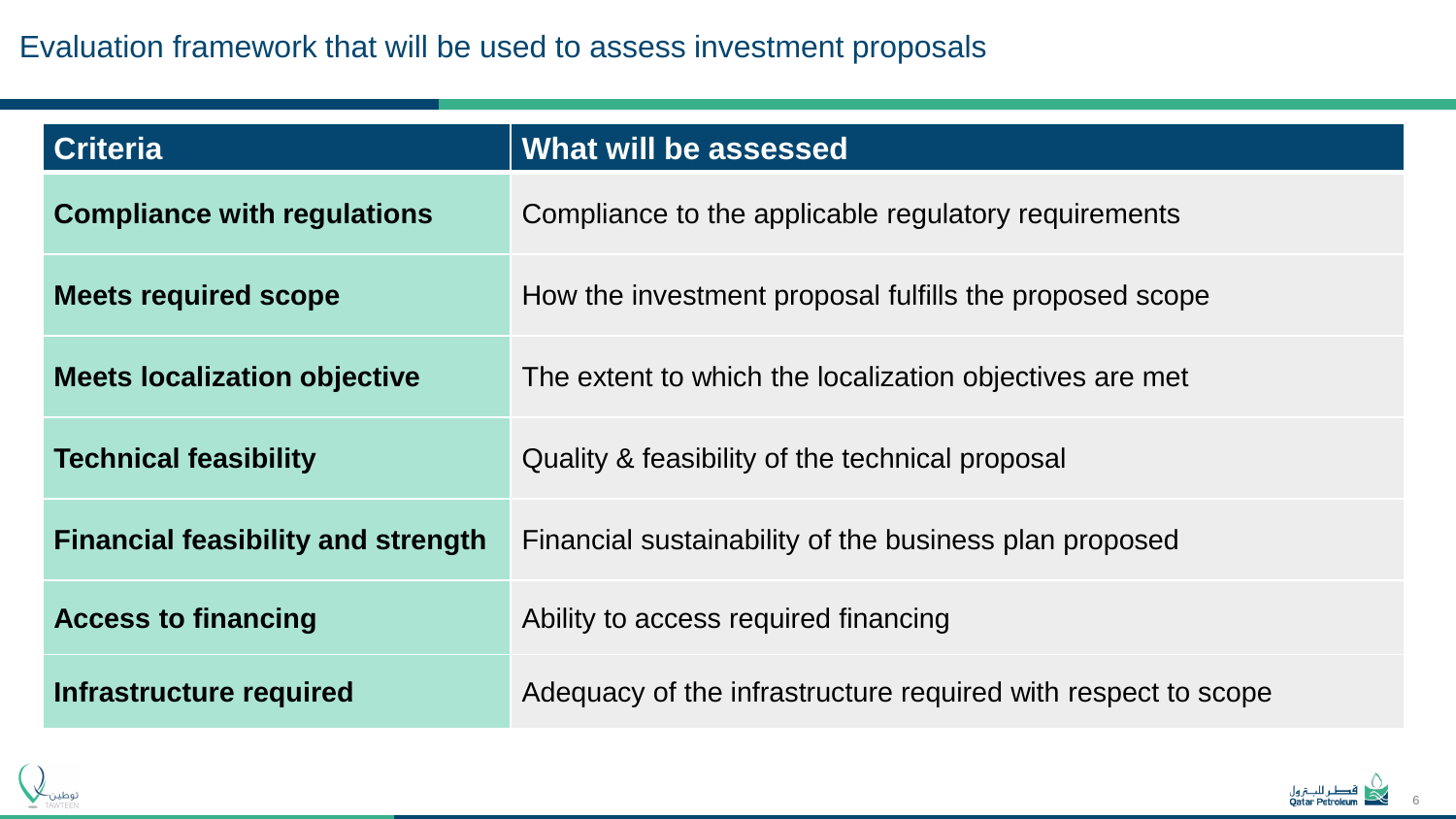Evaluation process that will be followed to allocate opportunities without a supporting contract



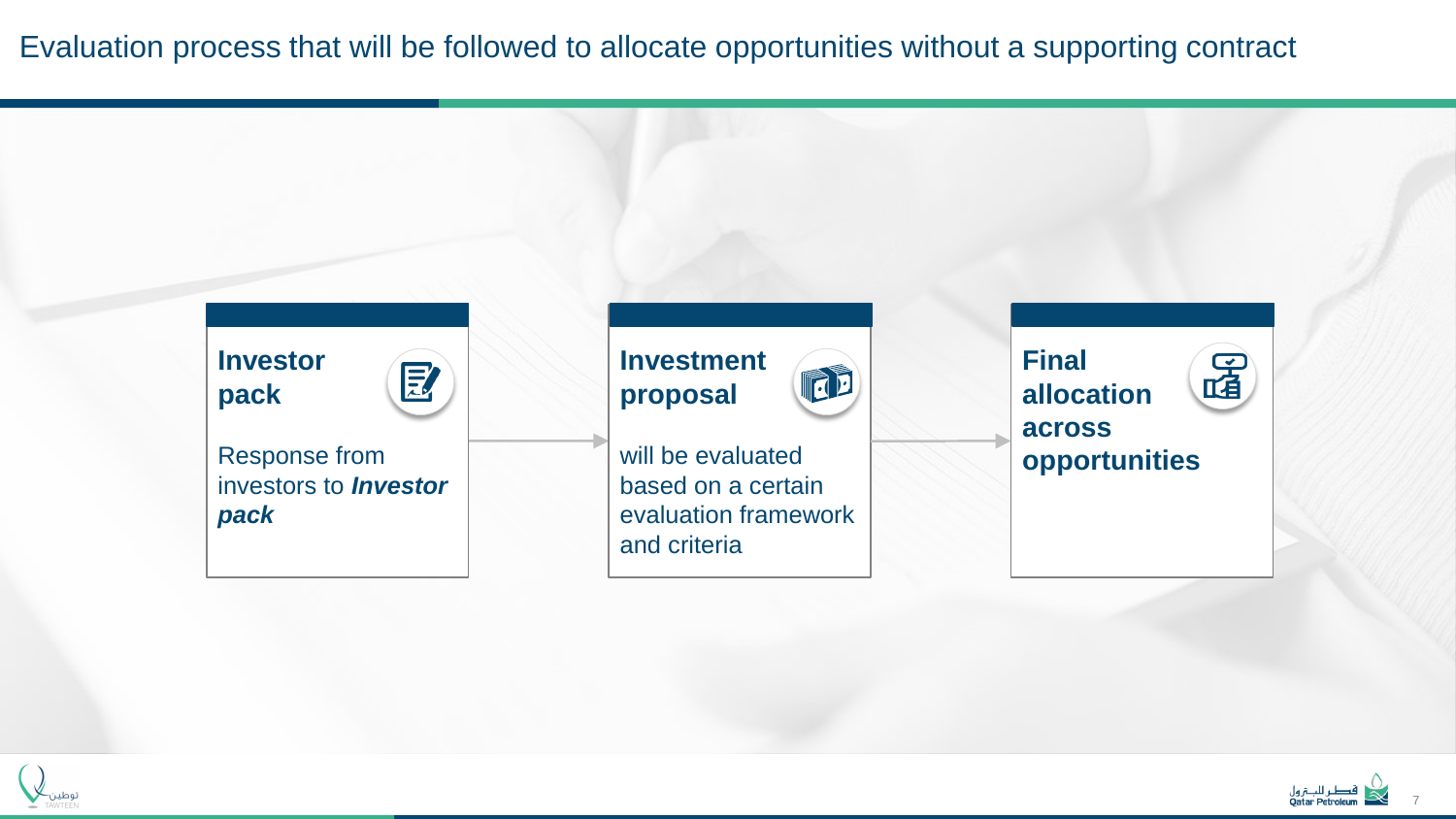Evaluation process that will be followed to allocate opportunities with a supporting contract





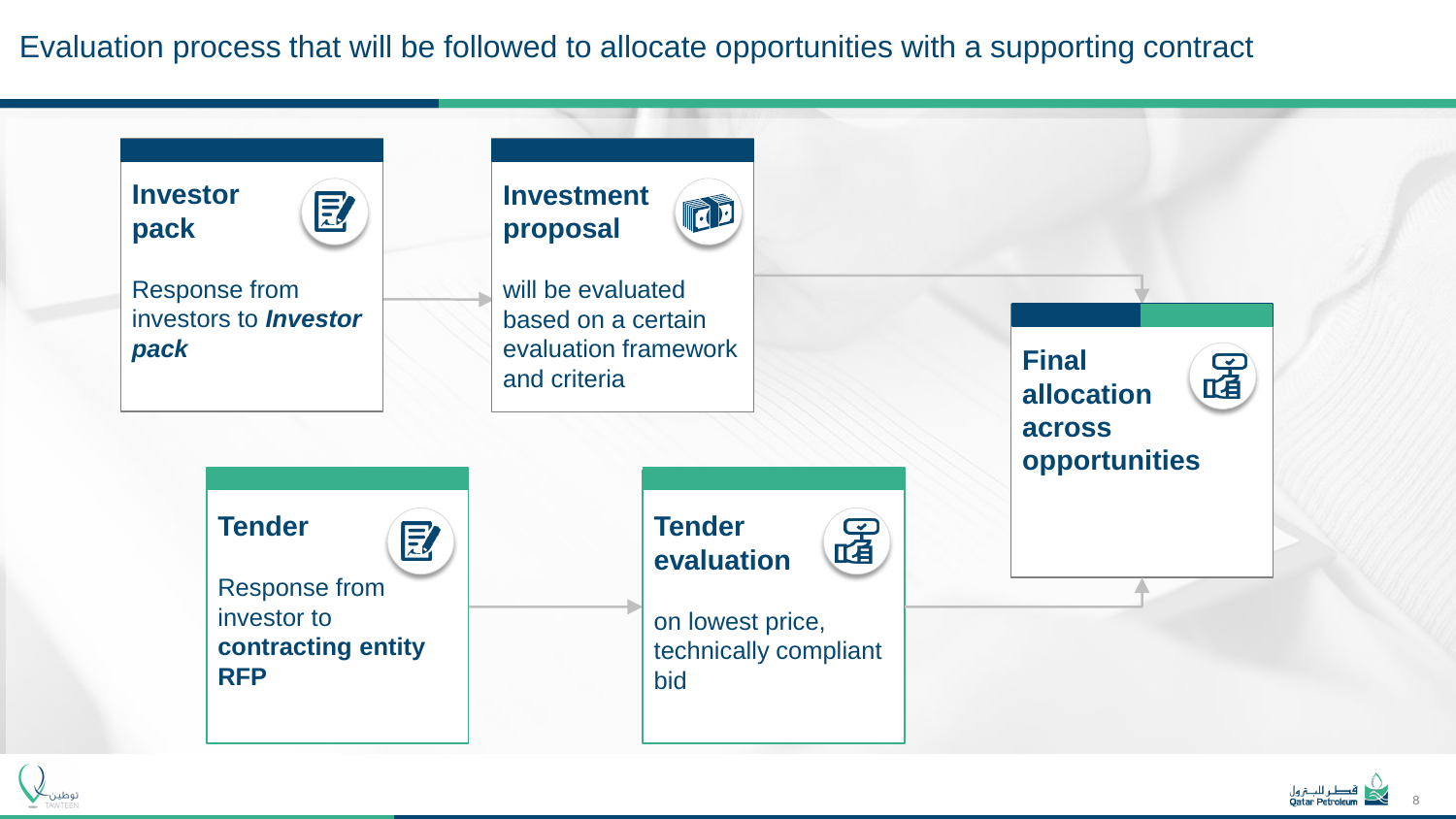

9